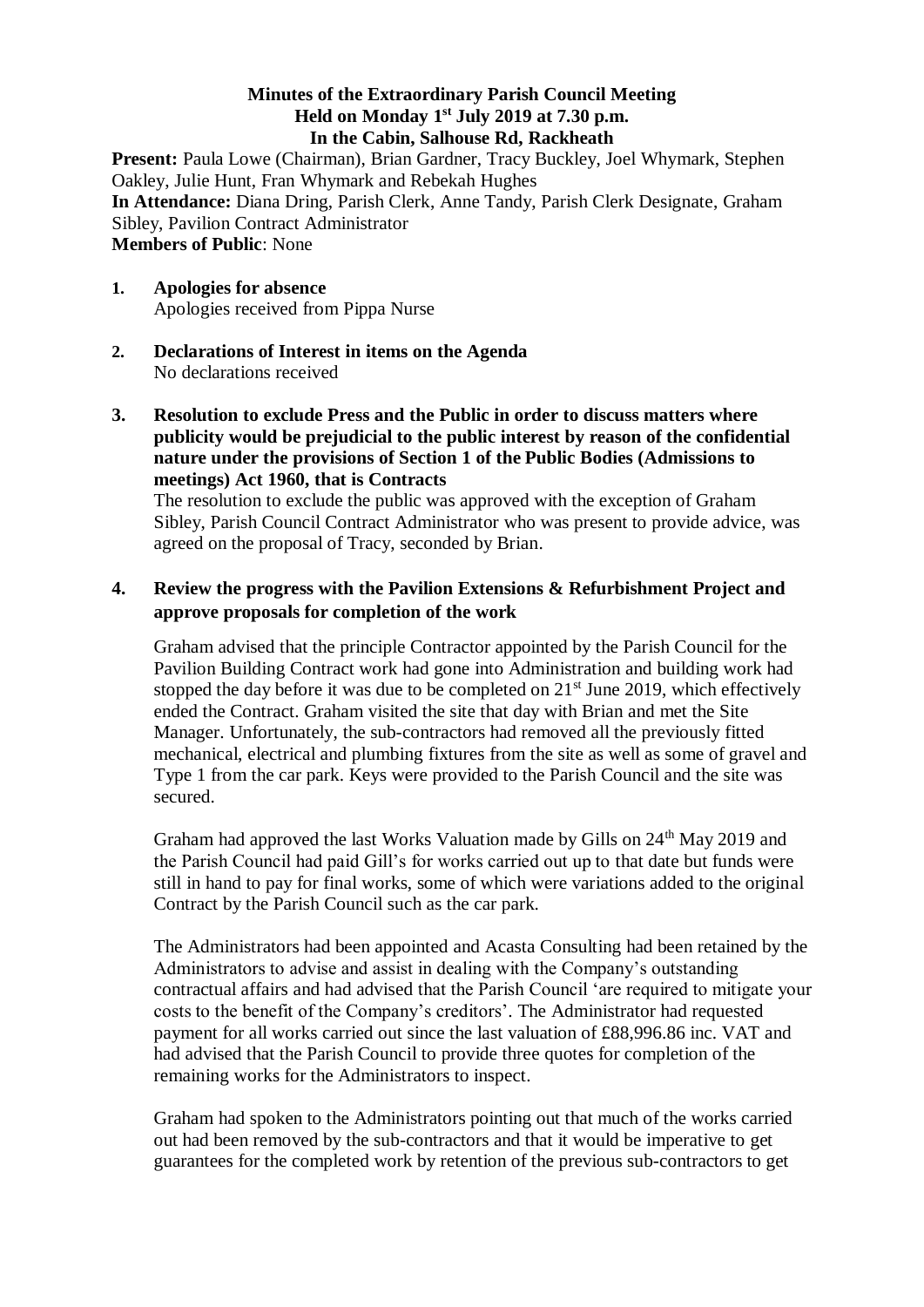the much needed guarantees for the work they had and/or would carry out and it would be quicker to engage with the previous sub-contractors to ensure prompt completion of the project. Graham would follow up with a letter to the Administrators and their written authority for the Parish Council to make arrangements with the sub-contractors would be required.

Graham had contacted most of the sub-contractors to discuss terms for them to complete the work. The Parish Council would not pay again for work they had already paid Gill's for but would only pay for work agreed in the contract budget. The car park works would be completed by MPH later in the week and an invoice for the agreed sum sent to the Parish Council.

Graham had consulted with the sub-contractors such as the mechanical, electrical and plumbing companies, painting, flooring, fencing, rendering and other suppliers and sums had been agreed to complete or pay for works carried out. The Administrator would be asked to agree to the Parish Council making arrangements with these companies to complete the works.

Graham advised that as there was no principle contractor to take on the CDM responsibility for overall site Health & Safety, only one sub-contractor could work at the Pavilion at once, which would mean that it would take slightly longer to complete the works. Graham would check and approve each sub-contractor's work prior to payment of invoice. Following the car park completion later in the week the electrical work was scheduled.

The Clerk had advised the Parish Council insurance company of the situation and there main concern was that the building was secure and did not create a public liability hazard. The Pavilion would not be available for public use until all the works were completed and checked by Graham. The car park should be usable by the following weekend but Graham and advised leaving fencing up around the back of the building to deter anyone trying to get in. The electrician would need to ensure any wiring protruding from the building was made safe. Clerk to advise Bowls Club of situation although an external toilet had been provided so they should not need access.

Members queried whether the Administrators would need to be paid in addition to the sub-contractors. Graham advised that any surplus monies in the budget after the works had been completed may be required by the Administrators to pay Gills creditors e.g the sub-contractors that had not been paid by Gills. Detailed accounts would need to be presented to the Administrator at the completion of the project to show what and how the budget was spent.

Members asked about extra costs incurred by the Parish Council such as Graham's services as Contract Administrator. He advised that the extra time he incurred following Gill's Administration would be charged in the same way that the sub-contractors would be charged and be paid from the project budget and be set against the potential Administrators charges.

The Parish Council had made initial contact with solicitors nplaw but Graham advised that further legal contact may be required if the Administrators did not agree with the Parish Council working directly with the sub-contractors, otherwise it may not be necessary.